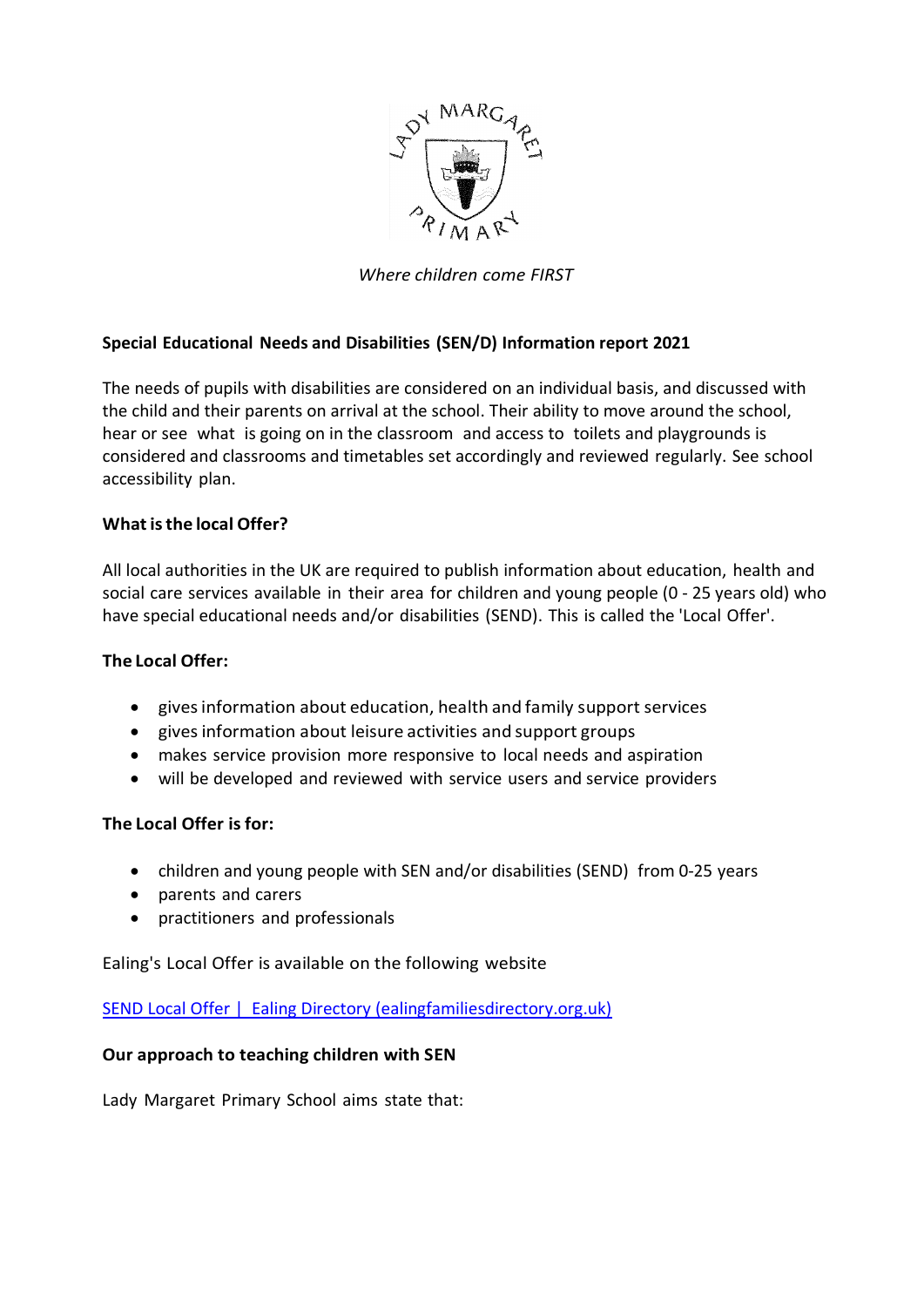- We value and help children to develop a healthy respect for themselves and others, with a clear moral code that will positively guide their life choices.
- We value the development of our children's academic progress and nurture ambition, resilience and excellent skills for life as essential outcomes of their experience as learners.
- We value everyone within our school, regardless of race, gender,religion or abilities and provide equal access to all aspects of our curriculum.
- We value the cultural diversity brought to this school by our children as an enrichment to all that is shared and respected, so that our children will grow up and live harmoniously within the community.

These aims include all the children in our school including those with SEN/D.

## **What kinds of needs can be supported at Lady Margaret Primary School?**

Children with every type of need are supported at our school and we make our best efforts to ensure that every child in our school makes good progress and is well prepared for transition to secondary school and beyond into adulthood.

### **Who can I talk to about my child's needs?**



If you have spoken with the staff named above and feel that your concern has not been addressed then you are also welcome to make an appointment to speak with the following staff.

- Deputy Headteacher Ms. Simpson
- Headteacher Mrs. Rai
- SEN/D governor Ms R Bhinder

### **How are children's needs identified?**

All children are different; at Lady Margaret Primary School we spend time identifying the needs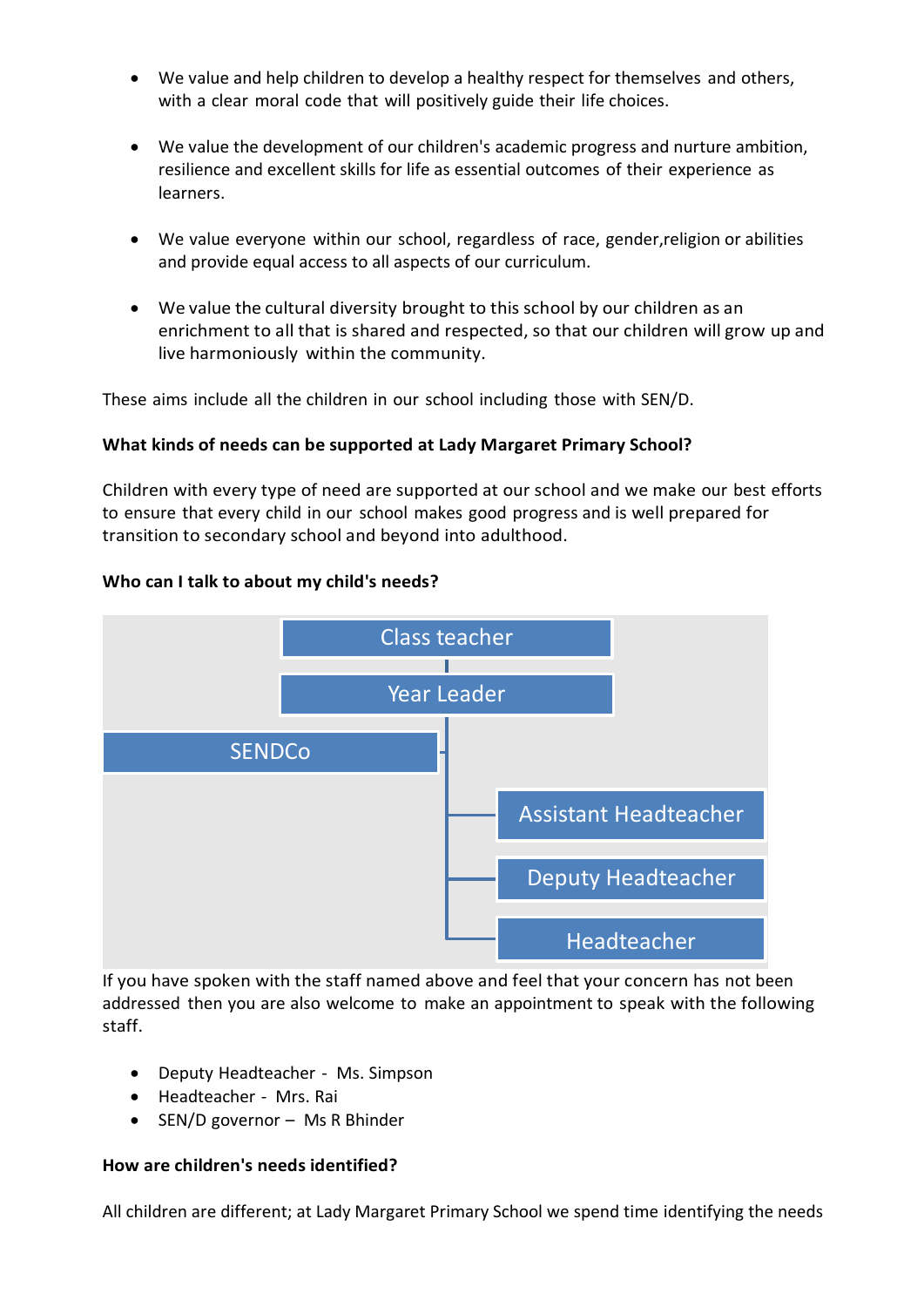of all children, whether they have a special educational need or not and asking for advice from external professionals e.g. Speech Therapists, Educational Psychologists or specific learning difficulties teachers as necessary, before they enter school and throughout their school life.

At different times in their school life, a child or young person may have a special educational need. (SEN) The Code of Practice 2015 defines SEN/D as follows:

A child or young person has SEN if they have a learning difficulty or disability which calls for special education provision to be made for him or her. A child of compulsory school age or a young person has a learning difficulty or disability if he or she:

- *a) has a significantly greater difficulty in learning than the majority of others the same age, or*
- *b) has a disability which prevents or hinders him or her from making use of facilities of a kind generally provided for others of the same age in mainstream schools or mainstream post16 institutions.*

*Where pupils' progress is significantly slower than that of their peers or fails to match their previous rate of progress, despite high quality teaching targeted at specific areas of difficulty, it maybe that the child has SEN. Information will be gathered, including seeking the views of parents and the pupil as well as from teachers and assessments.*

There can be many reasons for learners 'falling behind.'These may include

- absence
- attending lots of different schools
- difficulties with speaking or understanding English
- worries or other circumstances that distract them from learning.

At Lady Margaret Primary School, we understand that children who experience these barriers may be vulnerable.

This does not mean that all vulnerable learners have SEN/D.

Only those who require special educational provision that is different from or additional to that provided to all learners at the school, will be identified as having SEN/D.

### **How are children's needs identified before they start at our school?**

As soon as a child is confirmed to attend our school, we start finding out more about each child so we can plan for their needs and ensure that they settle into school happily and make good progress in their learning. We do this in the following ways.

- Parent/carer information meetings
- Talk to previous schools or educational settings
- School or class visits before children start
- Meetings with parents at school

### **How are children's needs identified whilst children are at our school?**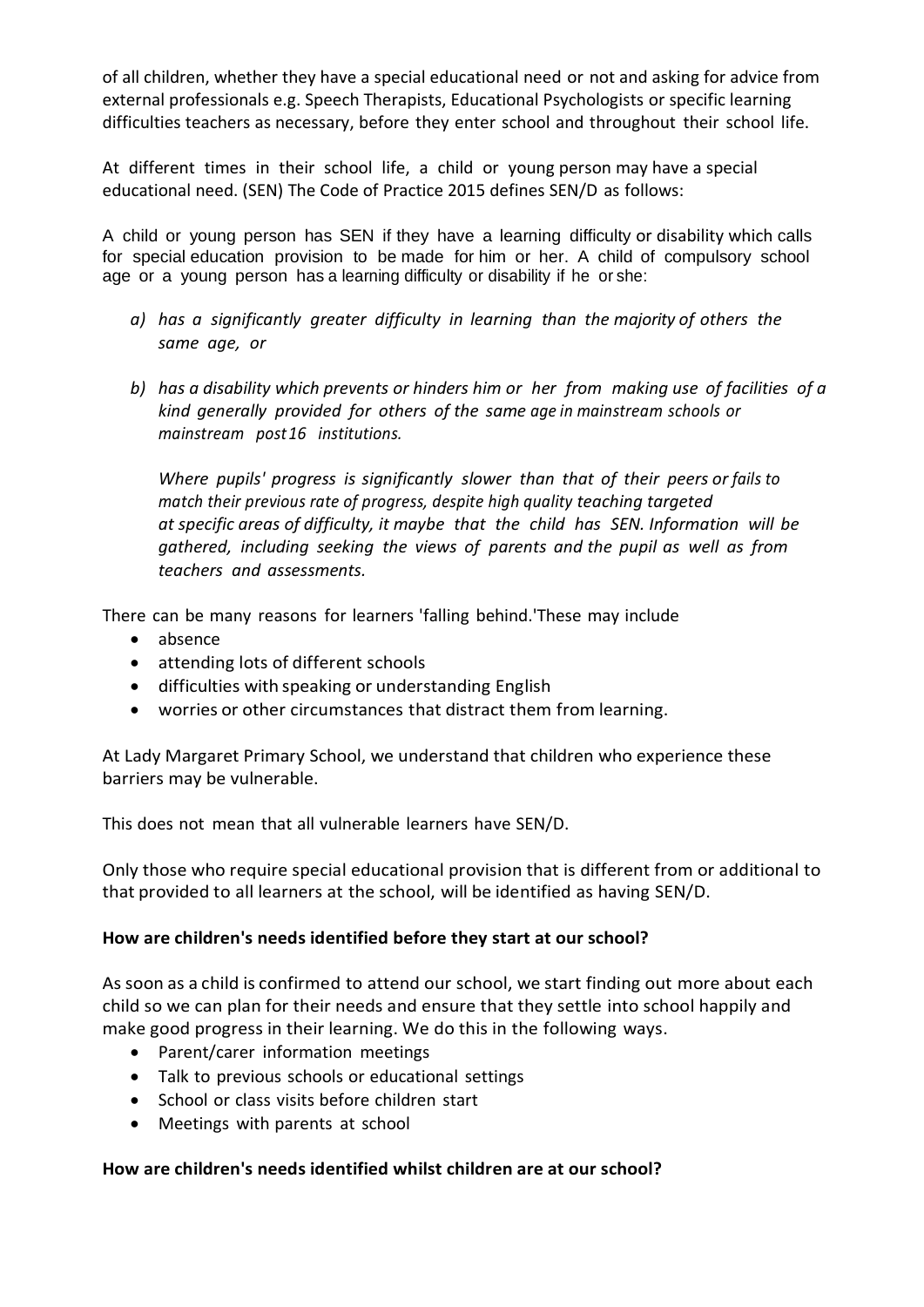### **By pupils telling us**

- Talking to their teacher or another member of school staff
- Circle time
- Worry boxes boxes where children can place notes to the teacher with their concerns
- Feedback in books children can write notes in their books for the teacher to see when they mark
- Pupil voice regular interviews from a variety of different teachers to find out how pupils are finding their learning.

### **By parents telling us**

- By informally talking to the teacher
- Parents consultation evenings
- By making an appointment to speak with a specific member of staff

### **Through assessment information**

All pupils' progress and achievement is assessed by teachers in every lesson. Academic achievement and progress information is collected for each pupil, at least once a term, in order to ensure that all pupils are making sustained progress and are on track to achieve their targets. Children who are not making expected progress will be identified and monitored closely. Pupils working significantly below age related expectations have their progress monitored using tracking booklets at their level and are planned for accordingly. All progress is discussed at pupil progress meetings each term. If pupils making less than expected progress their needs are discussed and further interventions and support are put in place as required. Continued lack of progress may result in a pupil being added to the SEN register or an application for an EHC Plan being considered.

### **Other information that may be used to identify pupil needs**

We also use other sources of information to ensure that pupils are happy and making good progress.

- analysis of behaviour logs
- analysis of welfare logs
- reports from outside agencies e.g speech and language therapy, child development team.

### **During a review of progress against SEN desired outcomes (SEN Review Meeting)**

Parents meet teachers every term and once a year with the SENDCo if their child is on the SEN register. SEN targets are reviewed rewritten to ensure work is targeted appropriately.

### **How will parents be informed if there are additional concerns about a child's learning?**

As soon as a teacher has concerns about a child's learning parents willbe called into school for an informal discussion to find out if there are any external reasons for difficulties. Targets may be discussed and the child will be monitored closely.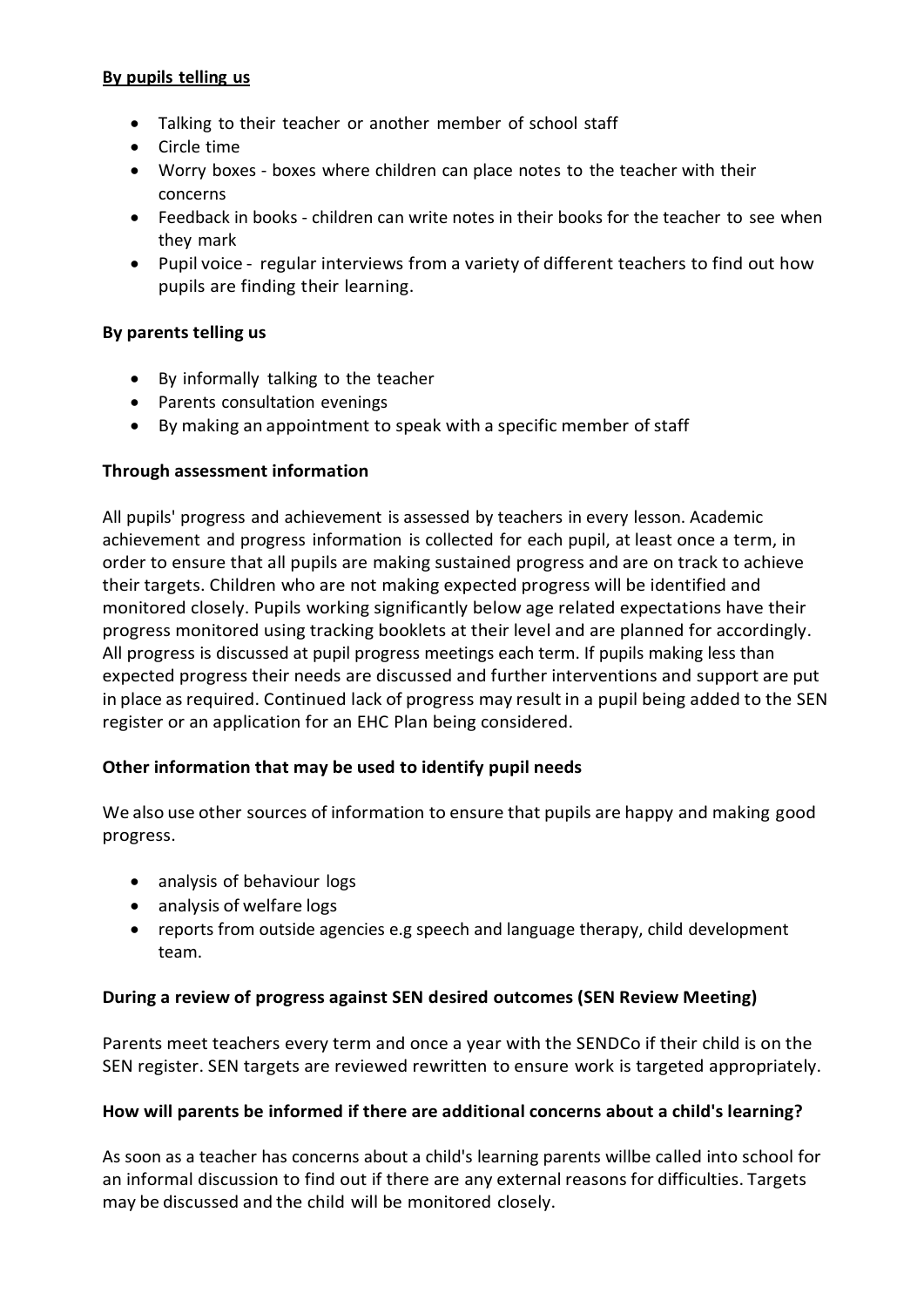If a child continues to find learning difficult, they may be added to the SEN register after a further meeting for parents with the SENDCo. At this point children may be referred to outside agencies e.g., speech and language therapists who may provide assess the child to find out if there are any specific difficulties.

## **How does the school work in partnership with parents of children with SEN?**

We work closely with all our parents to ensure that all pupils are happy and make progress. Working in partnership with parents of children with SEN/D iseven more important so we do the following things:

- Communicate regularly and informally through home school books and/ or phone calls and letters and informal chats at the beginning and/or end of the school days.
- Have an open-door policy so that parents can make appointments to see the class teachers and SENDCo when they are concerned and would like a longer discussion.
- Offer a longer termly parent / teacher meeting (termly SEN Review Meeting) so that a more thorough identification of a child's needs can take place and the desired outcomes that we are all working towards can be decided upon.
- Report on the progress children with SEN/D have made towards their individual targets in their annual report.
- All children on the SEN register have an individual provision map that describes a child's needs and how they like to be supported so that it can be communicated quickly and easily to members of staff.
- Parents are provided with a copy of the targets agreed for their child and the strategies and interventions set up in school to help children achieve these targets. Parents have access codes to add comments to their child's provision map via [https://edukeyapp.com](https://edukeyapp.com/) using a personal code provided by the school. Targets are updated termly.
- Annual Reviews are held for any child with an EHC plan/statement.

# **How does the school make sure that children with SEN can be involved with decisions about their education?**

We encourage all children, including those with SEN, to make decisions about their education. All children are expected to evaluate their own learning success and discuss their needs with their teacher. We do this in school through

- asking questions in lessons
- quality feedback
- being aware of the next steps in learning
- feedback review sessions
- contributing to their 'pupil passports' and learning plan targetsthrough pupil voice interviews.

# **Children with SEN support**

Children with SEN support have a learning plan that outlines the different approaches that are needed to achieve agreed outcomes. These outcomes are reviewed and updated during the SEN Review meetings. Parents will receive a copy of the plan and the outcomes as soon as it has been completed. Parents have access codes to add comments to their child's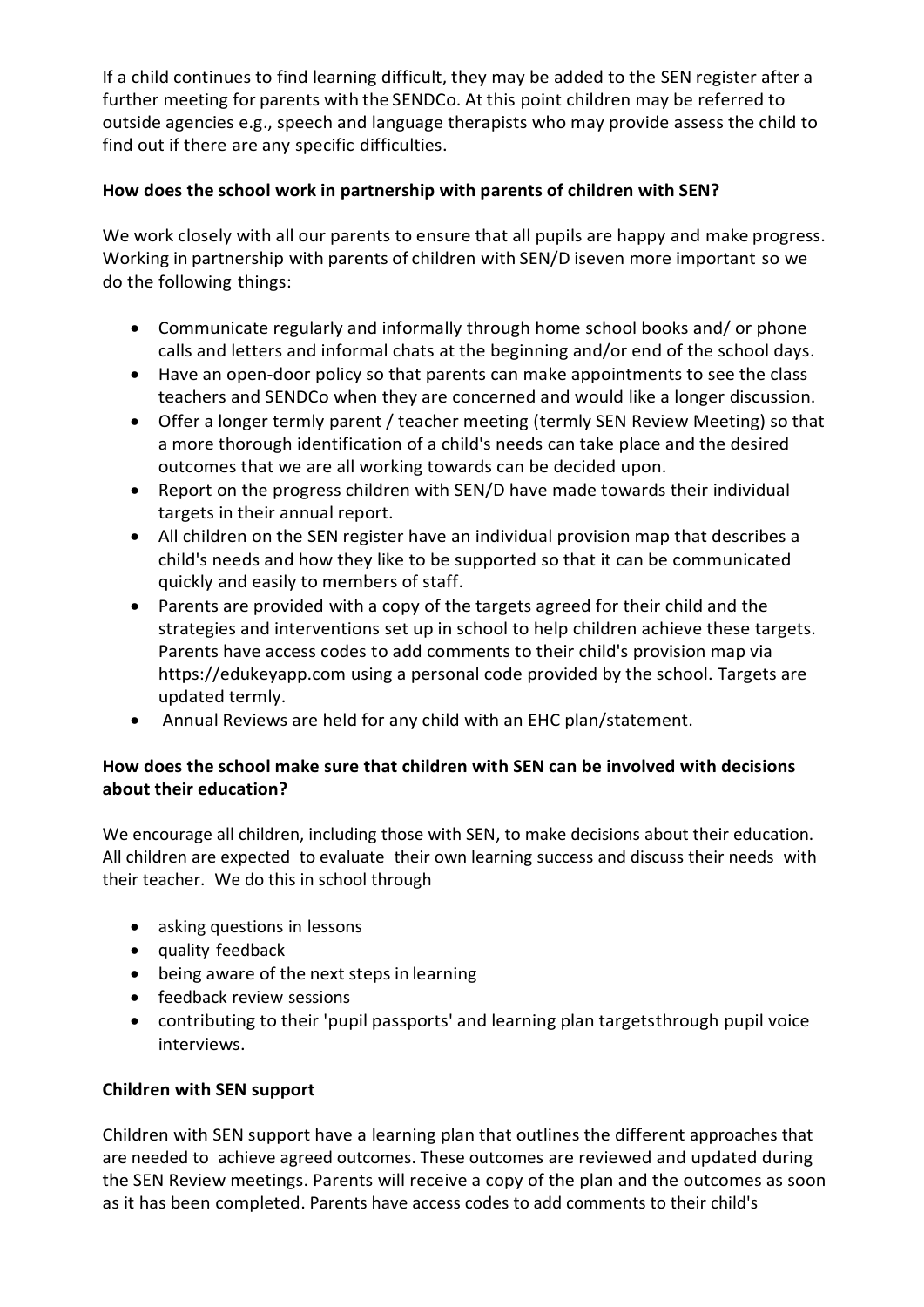provision map via [https://edukeyapp.com](https://edukeyapp.com/) using a personal code provided by the school. The outcomes and the additional support needed to help the children achieve them are recorded on our school provision map which enables us to evaluate the impact and success of these plans and interventions.

Parents are encouraged to attend SEN Review meetings as this is the best way we can work together with you. If you need help to get to the meeting, or you need someone to help you (eg: a translator) then we can arrange that too if you give us some notice.

## **How do we help children when they move to our school?**

Before any child moves to our school we try and find out as much about them as possible to help them settle in quickly. All our new children have the opportunity to visit the school and spend a short time in their new class, so they know what to expect. (Please see section on identification of needs before coming to our school)

Once we know that a child has SEN/D we will meet with parents to decide on the desired outcomes we are all working towards and develop a plan to support each child to achieve these aims. Some plans may detail a "transition plan" including social stories and images to help a child settle into school easily and happily. The period of transition should only take a short amount of time and will be decided upon during the initial meeting. Where possible, the previous school will be asked to provide all relevant documentation following GDPR guidelines.

## **How do we help children when they move to another school?**

All school records are passed on to a new school when a child moves school.If a child has SEN/D we also:

- Liaise with the SENDCo of the new school to clarify any information necessary.
- If possible, we invite the new school to the last annual review of a childwith an EHC plan and a transition plan can be set up as part of this meeting.
- For high school transfer in Year 6, meetings are set up with SENDCOs from the new school of all children with SEN. During these meetings alldocumentation is passed onto the new school and specific needs and targets discussed so transition can be as smooth as possible for the children.
- Pupils moving to high school follow a transition programme designed by the Speech and Language service.
- Parents are supported in their decision making around high schools and those with an EHCP are offered a visit around potential school with the SENDCo

# **How do we help children when they move between classes and /or phases of education?**

When moving classes in school:

- Information will be passed on to the new class teacher in advance and a meeting will take place with the new and old teacher. All individual learning plans, achievement tracking booklets and personal resources including behaviour charts and busy boxes will be shared with the new teacher.
- The SENDCo will also meet with the new class teacher to pass on any additional information.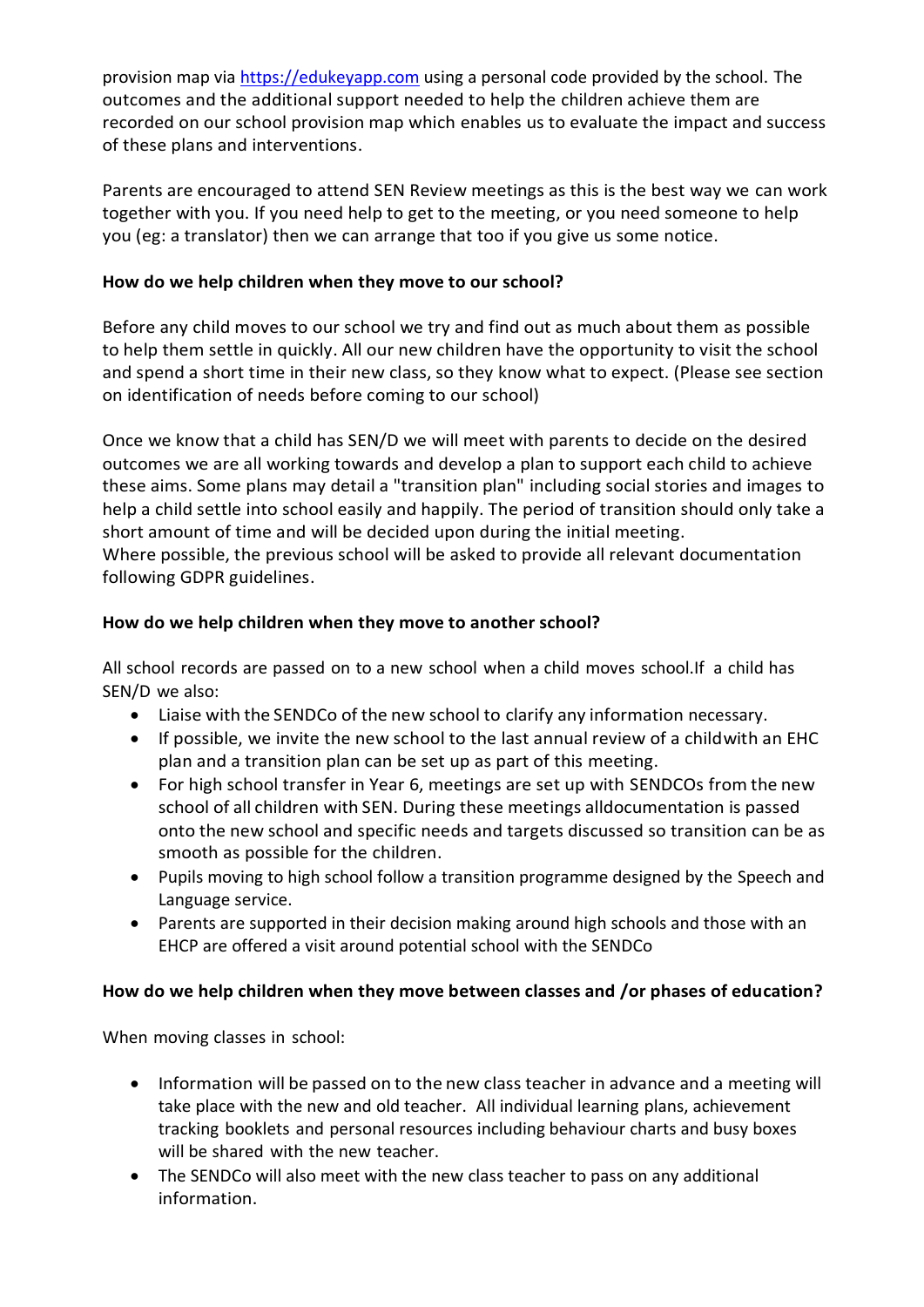- All children visit their new class and meet their new teacher.
- A 'Transition Book' or social story may be used to support children with SEN/D when moving and understanding change.

### **How are adaptations made to the school to help children with SEN or disabilities?**

- Quality first teaching and differentiation within the classroom led by the class teacher aims to provide for all children according to the specific needs of all groups of children in their class, to ensure that all children's needs are met.
- Concrete manipulatives and a variety of different teaching methods are always used to support different learning styles.
- Arrangements are made for pupils with mobility issues to provide them with the support they may need to move around the school safely.
- Classroom environments are altered to ensure those with sensory issues, including visual and hearing difficulties, have appropriate environments in which to work.
- A small, quiet lunchroom is available for pupils who find the main school dining hall too overwhelming or require additional support whilst eating.
- Pupils working significantly below age related expectations may be invited to work in our Kaleidoscope group which targets specific difficulties grasping basic concepts in English and Maths.
- The needs of pupils with disabilities are considered on an individual basis, and discussed with the child and their parents. Their ability to move around the school, hear or see what is going on in the classroom and access to toilets and playgrounds is considered and classrooms and timetables set accordingly and reviewed regularly. See school accessibility plan.

#### **Interventions**

In addition to quality first teaching, we run the following interventions/programs to support learning as and when appropriate:

### **Language and Communication**

- Box Clever (speech and language program for early years) Talkboost (speech and language program for year 1 and 2)
- Speech and Language support sessions throughout school (individual and group) working on targets set by Speech and Language Therapists Auditory memory groups
- Lego barrier groups
- Social Communication groups Social Skills groups (KS1 and KS2) Inference through Blanks program Zones of Regulation workshops
- Attention building programs such as 'bucket game'
- Class room teacher led strategies such as task planners, Now and Next boards, reward charts, timers to support learners with motivation.
- Cued articulation and phonological awareness programmes

### **Cognition and Learning**

#### **Literacy**

Reading Support 1:1 and Reading Eggs online Little Wandle Letters and Sounds Phonics Support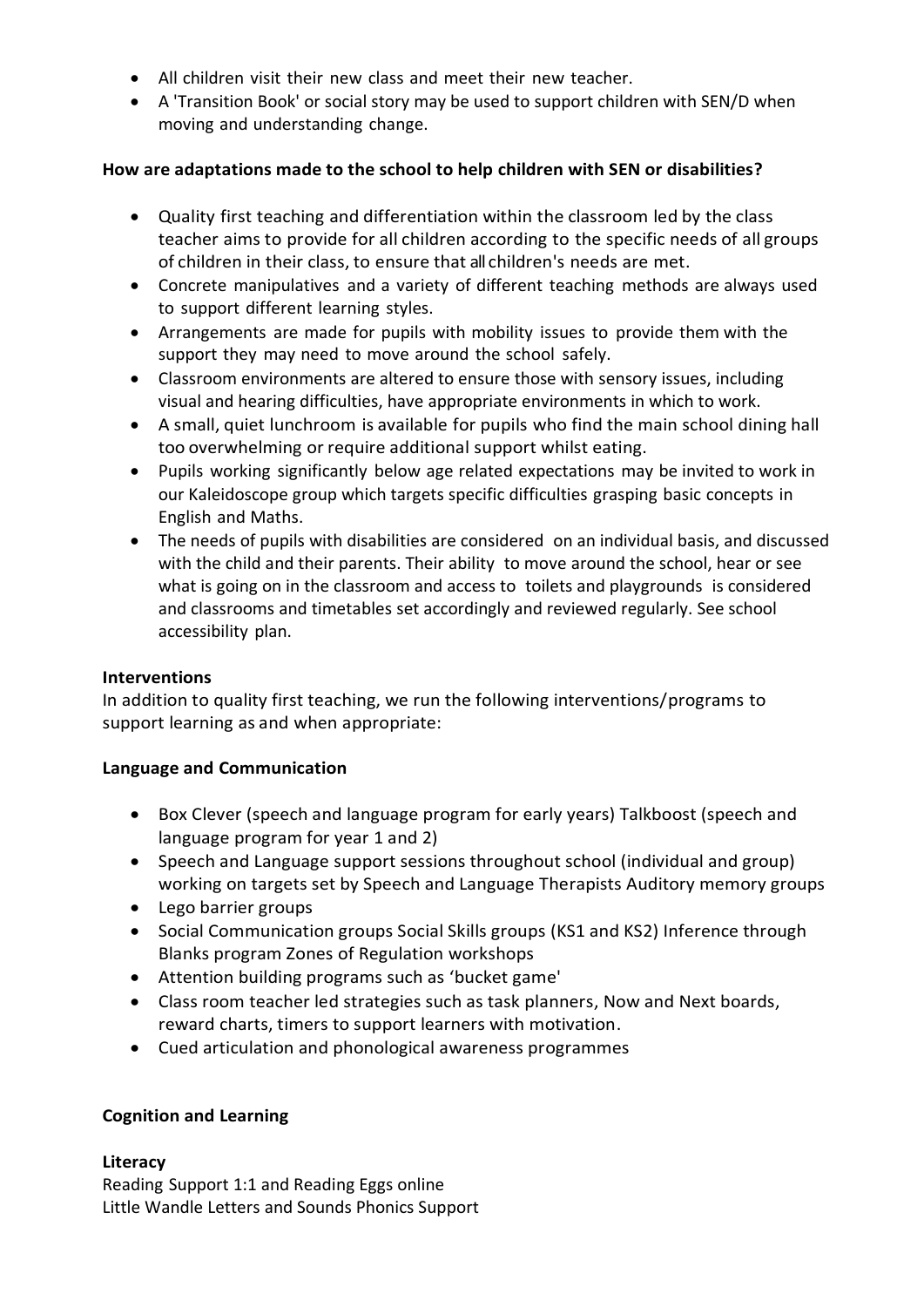Patoss Inference Training Colourful Semantics reading and writing scaffolds Access to laptops for dictation software Spelling frame IXL personalised learning programme

### **Maths**

Numicon Intervention Program (maths support program from Year 2-6) Additional maths keep up sessions for children who may need longer to understand new concepts. Concrete manipultives IXL personalised learning programme

### **Physical and Sensory**

Access to laptops for children with specific needs to support their learning Occupational Therapy programs throughout school (individual and group) - including movement breaks Prewriting activity groups 'Write from the Start': Toederescu program for developing Visuo-Perception and fine motor skills (KS1) 'Speed Up' Handwriting program (KS2) Postural Control sessions Wobble cushions Chew toys

### **Social, Emotional and Mental Health**

Cool Kids Anxiety programVolcano in my Tummy Lunchtime and playtime structured activity program and additional adult support Lego therapy Social Communication groups Social Skills groups (KSl and KS2) Zones of Regulation School counselling support Edible playground lunchtime access

### **What skills and training do our staff have?**

| <b>Staff members</b> | <b>Training completed</b>                                                                                                                                                                                                                                                                                        |
|----------------------|------------------------------------------------------------------------------------------------------------------------------------------------------------------------------------------------------------------------------------------------------------------------------------------------------------------|
| All staff            | Are trained in the requirements of:                                                                                                                                                                                                                                                                              |
|                      | The SEN code of practice 2015The Equality Act                                                                                                                                                                                                                                                                    |
|                      | All general school policies on Learning and Teaching andbehaviour include<br>information on how to include children with SEN/D<br>Where necessary and applicable individual staff are also trained to<br>support specific needs such as diabetes, visual / hearing impairment, ASD<br>letc.<br>Positive Handling |
|                      |                                                                                                                                                                                                                                                                                                                  |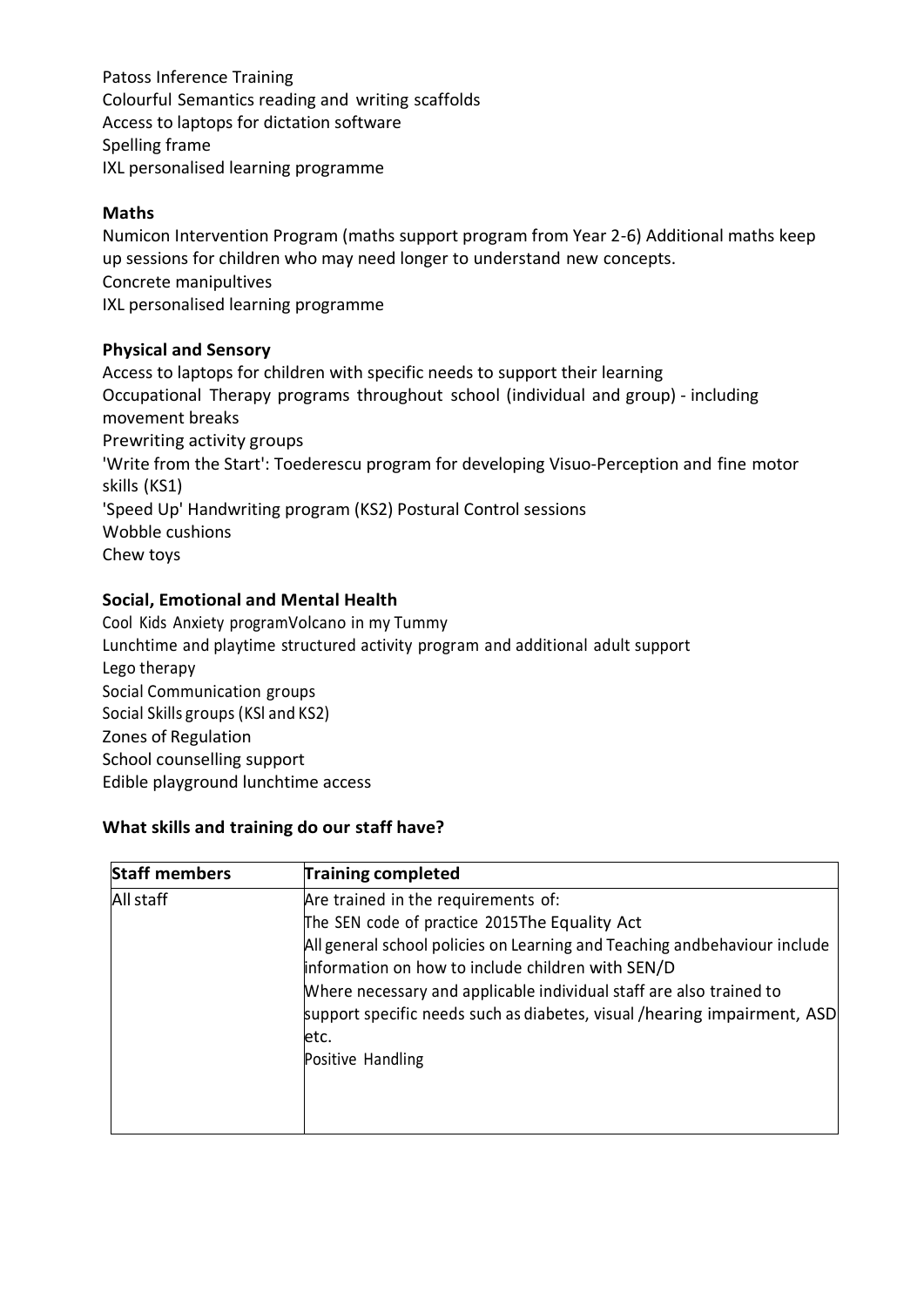| Learning Support<br>Assistants, Individual<br>Learning Support<br><b>Assistants and SEN</b> | Training is provided to staff to match with the requirementsof their<br>current placement within the school and the needs of the children they<br>work with.<br>Training has been provided in:                                                                                                                                                                                            |
|---------------------------------------------------------------------------------------------|-------------------------------------------------------------------------------------------------------------------------------------------------------------------------------------------------------------------------------------------------------------------------------------------------------------------------------------------------------------------------------------------|
| <b>Teaching Staff</b>                                                                       |                                                                                                                                                                                                                                                                                                                                                                                           |
|                                                                                             | AET Austism training through offer from Springhallow Special School<br>Speech and Language support programmes<br>Occupational Therapy programmes<br>Reading support programmes<br>Writing support programmes<br>Maths support programmes<br>Supporting learners with Visual and Hearing Impairments<br>Positive Handling<br>PECS, cued articulation, Makaton<br>PATOSS inference training |
| SEN leadership(SENDCo)                                                                      | NASENDCo accreditation (Ms Simpson and Mrs Hodgkinson)Speech and<br>Language Training with Core and buy in therapists<br>Positive Handling training<br>Managing medication in schools updates                                                                                                                                                                                             |
|                                                                                             | Dyscalculia Level 2 accredited training<br>Dyslexia Level 5 accredited training (on going)                                                                                                                                                                                                                                                                                                |
|                                                                                             |                                                                                                                                                                                                                                                                                                                                                                                           |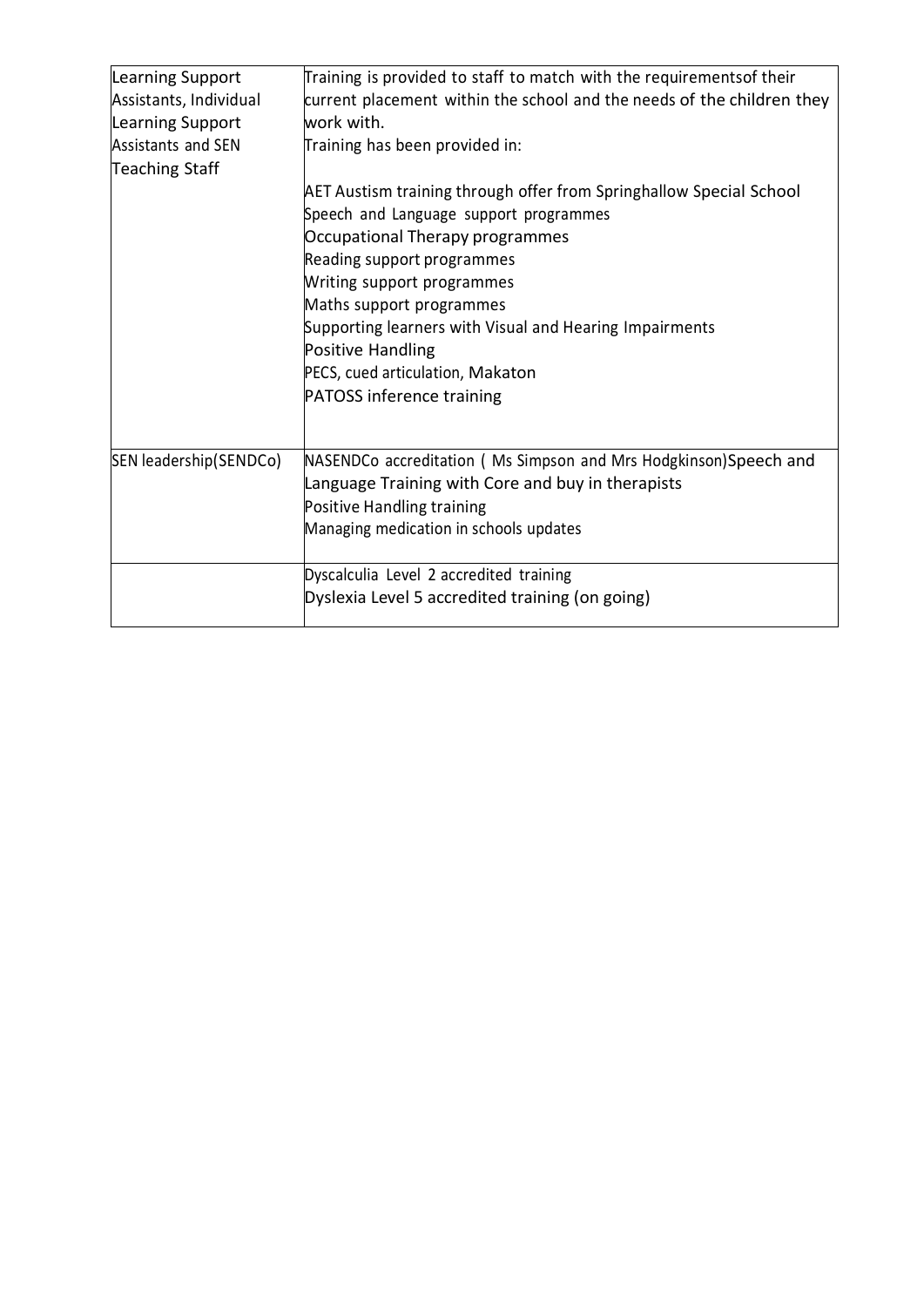## **Does the school work with other agencies/services?**

The school works with a range of different agencies and professionals to support children's needs. We currently work with the following external agencies:

- Speech and language therapy 6 days per term to provide support for pupils in Year 1 6 (bought in by school)
- Speech and Language therapy for Early years (core support provided by Ealing)
- Early start team
- Occupational therapy service (clinic based, provided by Ealing)
- School nursing service
- Educational psychology service (5.5 days per term to include 2 days per term purchased additionally by school)
- Social services
- SAFE team (Supportive Action for families in Ealing)
- CAMHS (Children and Adolescents mental health support)
- Behaviour support team
- Child Development Team ( Ealing Service for children with additional needs ESCAN)
- Early Intervention Panel ( Ealing Service for children with additional needs ESCAN)
- Specialist Assessor for Specific Literacy Difficulties
- Ealing Parenting Service

## **Referrals to external professionals**

Referrals will be suggested to parents when the school feels that additional specialist advice is needed to help a child make progress. The waiting times to be seen by a specialist vary from each service and you will be advised of this when a referral is agreed.

School will never make a referral to a specialist for further SEN assessment without first discussing it with parents and gaining agreement from them.

For further information about the services that Ealing offers parents and children with SEN/D please click here.

# SEND Local Offer | [Ealing Directory \(ealingfamiliesdirectory.org.uk\)](https://www.ealingfamiliesdirectory.org.uk/kb5/ealing/directory/localoffer.page?localofferchannelnew=0)

### **How do we support the emotional and social development of all of our children?**

We teach children strategies to help them socially and emotionally in the following ways:

- PSHE lessons
- Circle time
- Assemblies
- Small group sessions to build social skills
- Access to quiet spaces for children who need them including edible playground spaces
- Additional adult support at play times and lunchtimes
- Space supported by school counselling service.

If necessary, we also support children's social and emotional development with individual support plans that teach social skills and coping strategies andmay include counselling and /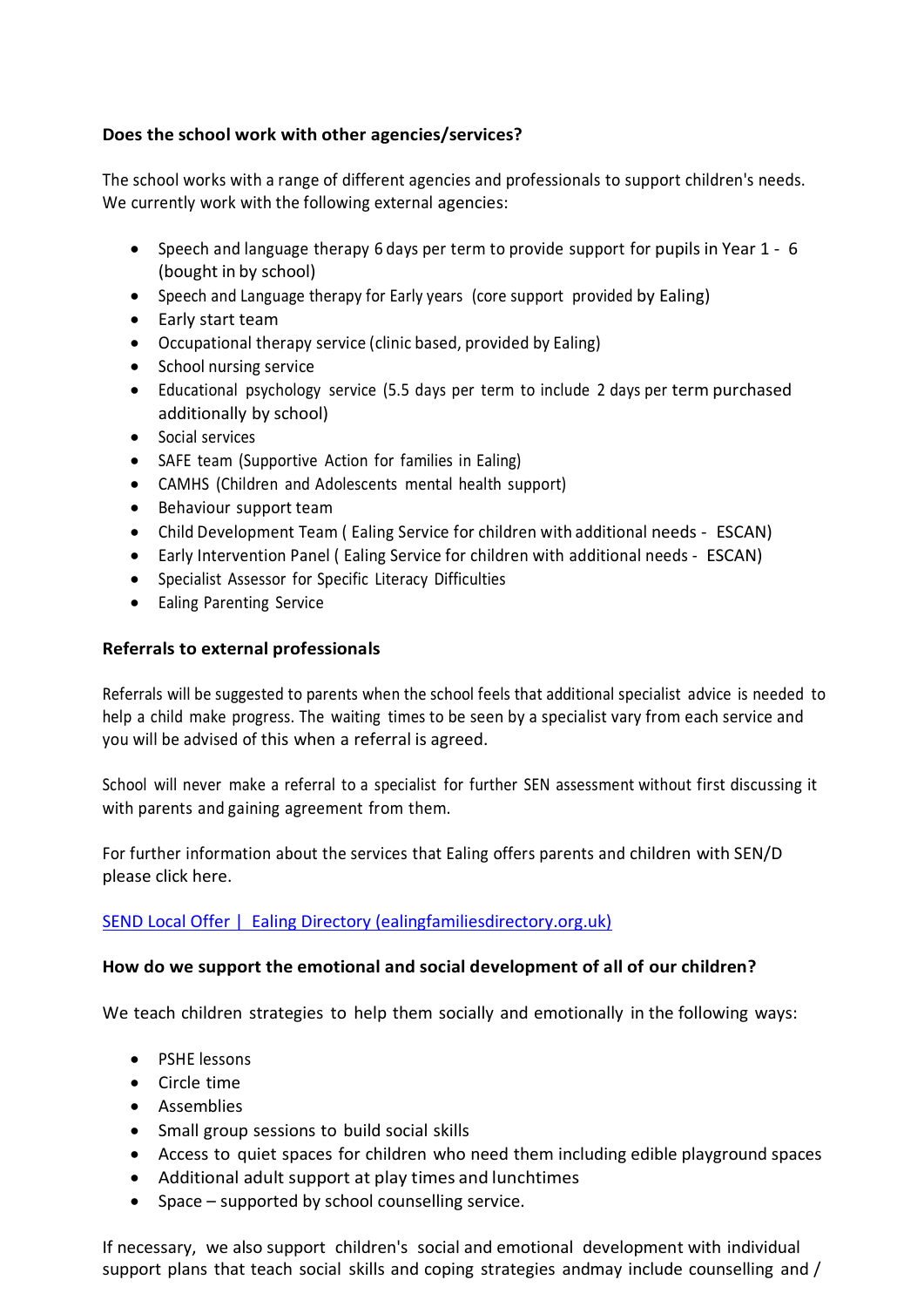or referral to external agencies if appropriate.

This document should be read in conjunction with the Behaviour policy, SEN/D policy and Learning and Teaching policy. These are available on the school website.

#### **Funding for SEN 2021-22**

The SEN budget for the academic year 2021-22 is **70 x SEN support children = £420,000**

Estimated Top up / high needs funding received for children with EHC plans is £61,922.40 with an additional £66,000 included in the delegated funds above bringing the totalfunding for pupils with EHC Plans to £127,922.40

#### **Expenditure on SEN 2020-21**

*The allocated budget for 2020-21 was £420,049*

| <b>Staffing</b>                 | £399,761 |
|---------------------------------|----------|
| Bought in professional services | £ 17,923 |
| Staff training                  | -550     |
| Resourcing                      | £ 1,950  |

*The support provided for pupils on the SEN register cost a total of £420,184*

#### **How effective is our SEN provision?**

Since September 2018 the school has tracked the progress of SEN pupils who are working significantly below age related expectations against all the learning outcomes from EYFS to Yr 4 providing them with a personalised approach to their own progress. Currently there are 43 children (61% of the SEN cohort) in the school who have their learning tracked this way. Progress against these targets is monitored termly to ensure they can work at their own pace and have work tailored to their own specific needs.

#### **Attainment of pupils with SEN**

We track the progress of SEND pupils against their individual targets and report to parents each half term on progress. Due to COVID there is no recent nationally produced data, so a comparison cannot currently be made around the attainment of pupils with SEND against this group nationally

#### **Accountability for SEN provisions and progress**

The SENDCo reports on a termly basis to governors regarding SEN progress and achievement.

Data is analysed on a termly based and examined to ensure that negative trends do not develop. For pupils attaining below attainment or with attitudes that require improvement additional parent meetings have been arranged and interventions altered to be more suitable.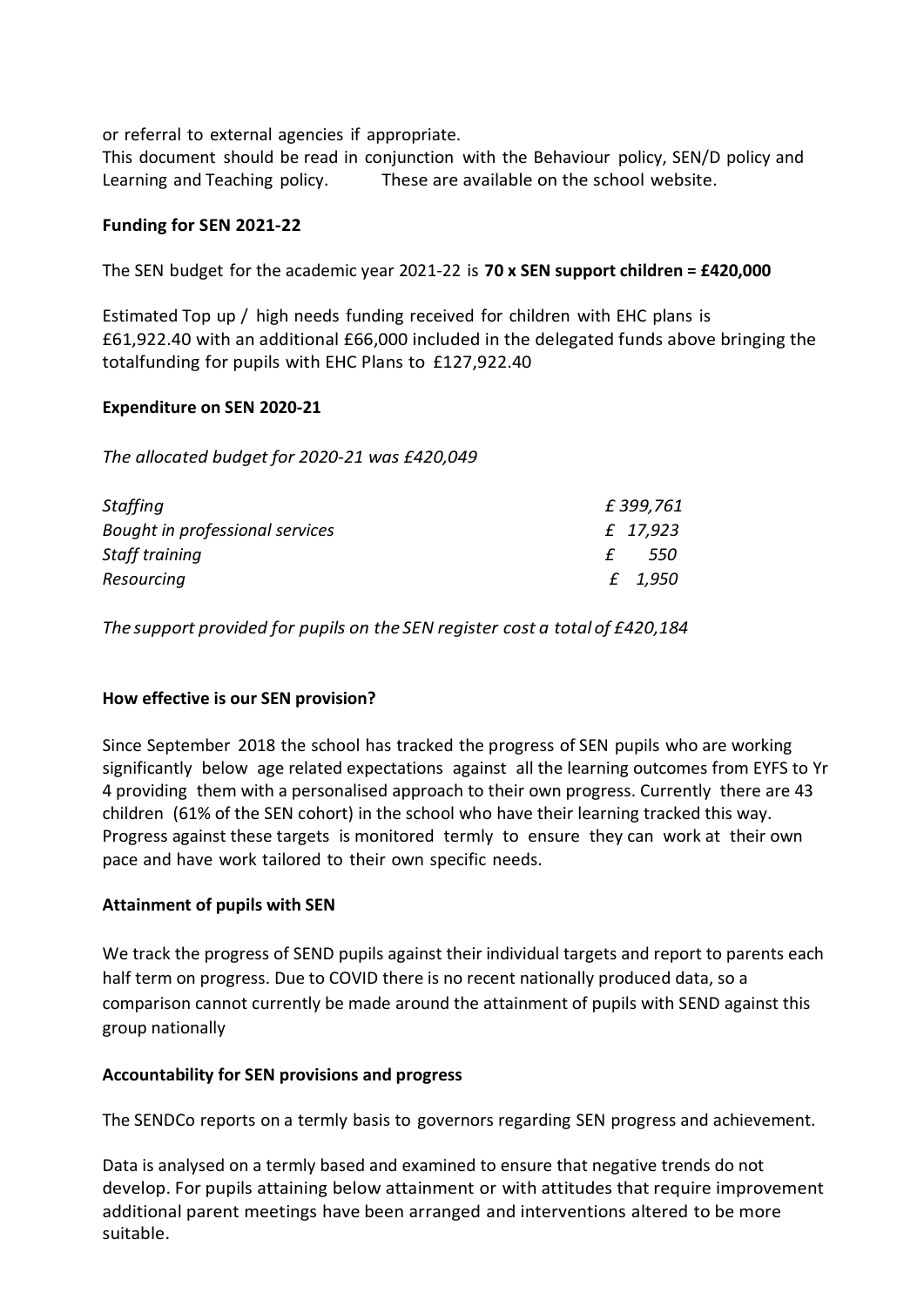### **Current SEN information**

There are currently 70 children on the SEN register A number of children on the SEN register moved schools and their files were transferred to their new setting.

11 children have an EHC plan, and one child is receiving early help additional funding.

### **What do I do if I am concerned about the quality or effectiveness of support my child is getting?**

All schools check the quality of the support for each child and report the effectiveness of provision to the governors.

But if you are concerned at any time, please contact the school in this order

- Classteacher
- Year leader
- SENDCo
- Assistant heads
- Deputy head
- Head teacher
- Chair of governors

The school complaints policy can be found on the school website.

#### **Information specific to Looked After Children (LAC) with SEN**

There are currently no looked after children at LMPS. If the situation does arise all involved individuals will be invited to all key meetings regarding the child. In addition, the SENDCo and Designated Child protection team (led by Ms L Simpson) for looked after children will ensure that copies of action plans following any such meetings are distributed securely to all adults involved in the care of the child.

The SENDCo and Designated Teacher work together closely to ensure that the implications of a child being both looked after and having SEN are fully understood by the relevant school staff. This is may include joint attendance at meetings, update meetings between these two members of staff as and when required, and as mentioned before, close communication with the other adults involved in the care of the LAC.

In addition, information from the SENDCo regarding the SEN of the looked after child will be used as part of the planning for the child's Personal Education Plan and Health Plan.

If a looked after child with SEN requires an EHC plan then care will be taken to ensure that only information from the Health Plan that is **relevant** to meeting the child's SEN will be referenced.

Because we recognise that looked after children with SEN are at dual vulnerability with regards to bullying and other social and emotional issues, we take particular care to track the emotional needs of LAC using screens such as Emotional literacy screening (GL assessment) on a regular basis to ensure the social, emotional and mental health of such